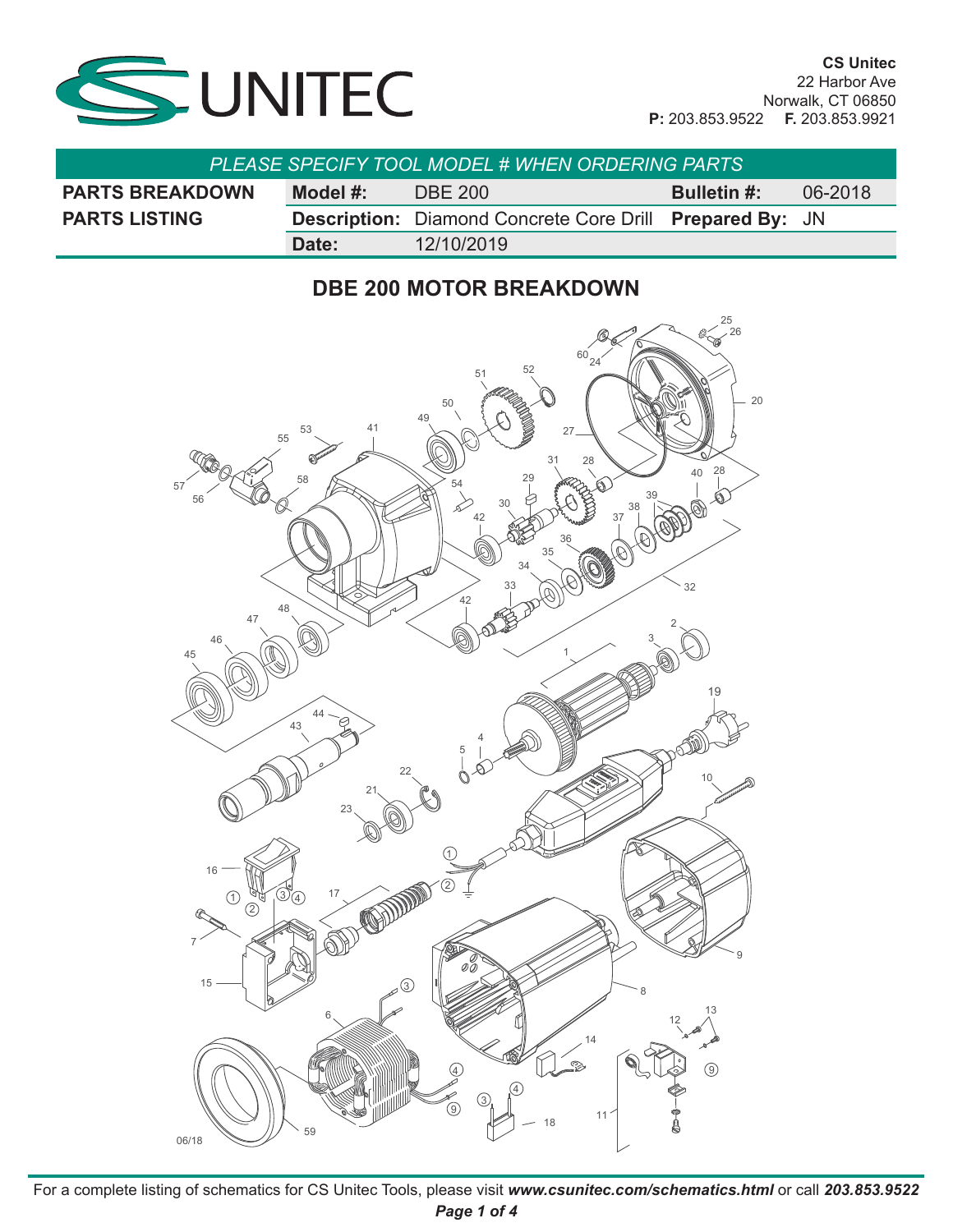

| <b>PLEASE SPECIFY TOOL MODEL # WHEN ORDERING PARTS</b> |          |                                                                        |                    |         |  |
|--------------------------------------------------------|----------|------------------------------------------------------------------------|--------------------|---------|--|
| <b>PARTS BREAKDOWN</b>                                 | Model #: | <b>DBE 200</b>                                                         | <b>Bulletin #:</b> | 06-2018 |  |
| <b>PARTS LISTING</b>                                   |          | <b>Description:</b> Diamond Concrete Core Drill <b>Prepared By:</b> JN |                    |         |  |
|                                                        | Date:    | 12/10/2019                                                             |                    |         |  |

## **DBE 200 MOTOR PARTS LIST**

| Pos. #         | Part #   | <b>Description</b>            | Pos. # | Part #   | <b>Description</b>            |
|----------------|----------|-------------------------------|--------|----------|-------------------------------|
| 1              | 73632100 | rotor complete                | 34     | 7B334499 | pressure washer               |
| $\overline{2}$ | 83000031 | bearing cap                   | 35     | 73331499 | brass washer                  |
| 3              | 80410021 | grooved ball bearing 6000 2Z  | 36     | 7B334550 | clutch wheel                  |
| 4              | 80420160 | bearing ring 12x15x12,5       | 37     | 7332L499 | brass washer                  |
| 5              | 80200748 | circlip SW 12                 | 38     | 73331496 | driving washer                |
| 6              | 73632150 | stator complete               | 39     | 80200716 | spring washer 28x14,2x1,5     |
| 7              | 80201292 | self tapping screw HC 5,5x38  | 40     | 80201007 | hexagonal nut BM10/1          |
| 8              | 7B33E201 | motor housing                 | 41     | 7B334400 | gearbox housing               |
| 9              | 674E1001 | cap                           | 42     | 80410020 | grooved ball bearing 6000     |
| 10             | 80201267 | self tapping screw HC 4,8x45  | 43     | 73430420 | work spindle                  |
| 11             | 80201199 | brush holder                  | 44     | 73430496 | fitting key 6x6x11            |
| 12             | 80201385 | lock washer B4                | 45     | 80410151 | grooved ball bearing 6205 2RS |
| 13             | 80201180 | self tapping screw CM4x12     | 46     | 83000072 | shaft seal ring WASY24x47x7   |
| 14             | 80700040 | carbon brush 6,3x16x20L41F13  | 47     | 83000076 | shaft seal ring WASY24x40x7   |
| 15             | 73511630 | switch box                    | 48     | 83000162 | shaft seal ring WASY24x33x5   |
| 16             | 80600137 | switch 18 A                   | 49     | 80410130 | grooved ball bearing 6203 2RS |
| 17             | 80600179 | cable guard M20x1,5           | 50     | 80200507 | fitting washer 17/24x0,2      |
| 18             | 80500010 | anti parasite condenser       | 51     | 73311430 | spindle wheel                 |
| 19             | 7B337262 | connecting cable              | 52     | 80201323 | locking ring 17/1             |
| 20             | 7B334610 | end shield of gearing         | 53     | 80201298 | self tapping screw HC 5,5x70  |
| 21             | 80410101 | grooved ball bearing 6201 LUZ | 54     | 80200580 | notched pin plug 5x16         |
| 22             | 80201351 | locking ring 32x1,2           | 55     | 83000143 | mini ball valve               |
| 23             | 83000042 | shaft seal ring 15x21x3 KEIV  | 56     | 83000107 | seal ring 1/4"                |
| 24             | 80601189 | earth connector               | 57     | 83000124 | connecting piece              |
| 25             | 80200752 | tooth lock washer A4,3        | 58     | 83000176 | o-ring 12x2,5                 |
| 26             | 80201451 | allen screw M4x8              | 59     | 73511141 | air guiding ring              |
| 27             | 83000092 | o-ring 106x2                  | 60     | 73631188 | locking nut M4                |
| 28             | 80420110 | needle sleeve HK 0810         |        |          |                               |
| 29             | 80200600 | fitting key 5x5x10            |        |          |                               |
| 30             | 73311500 | intermediate shaft            |        |          |                               |
| 31             | 7B336470 | intermediate wheel            |        |          |                               |
| 32             | 7B336493 | clutch complete               |        |          |                               |
| 33             | 7B336490 | intermediate shaft 1          |        |          |                               |

For a complete listing of schematics for CS Unitec Tools, please visit *www.csunitec.com/schematics.html* or call *203.853.9522 Page 2 of 4*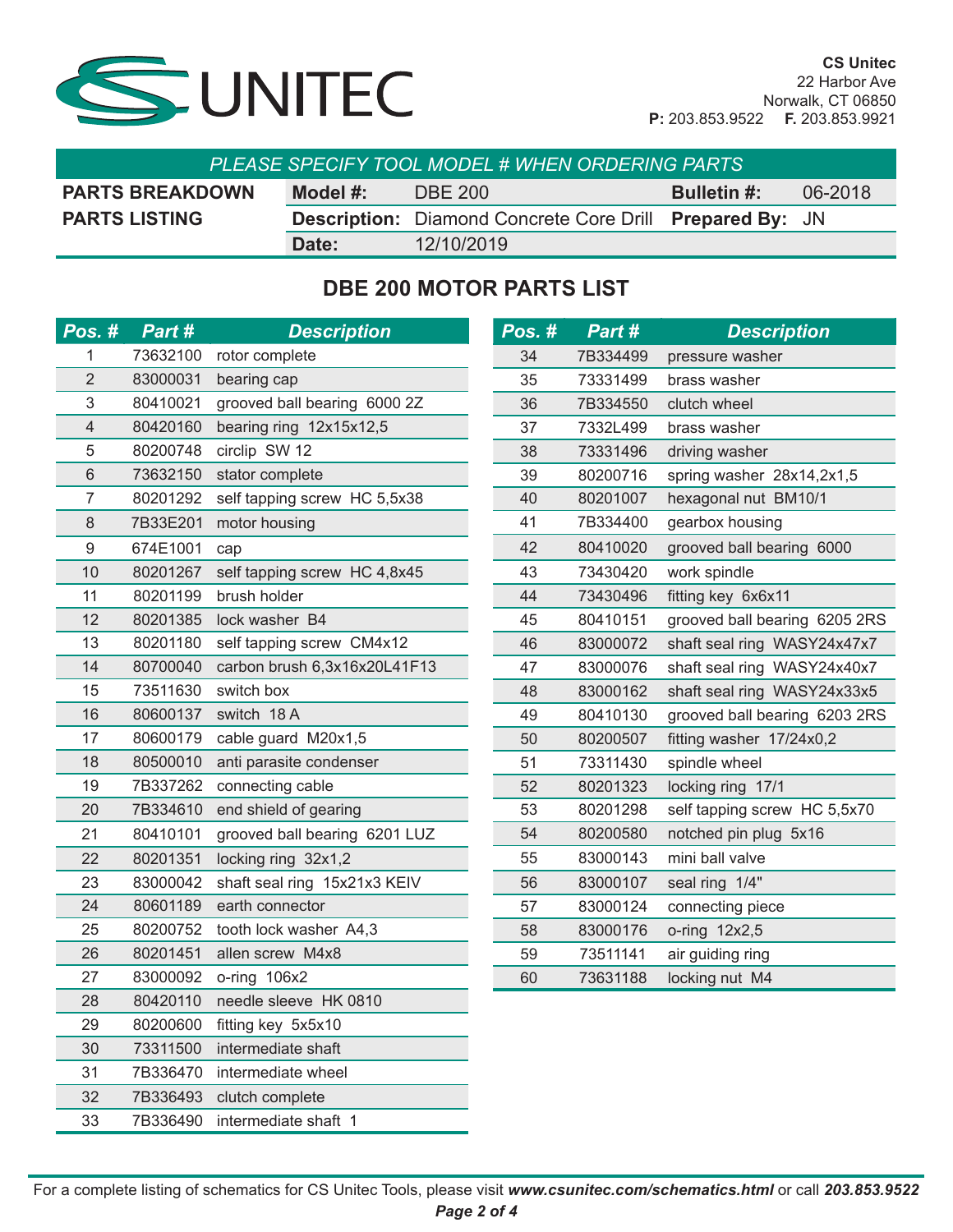

| <b>PLEASE SPECIFY TOOL MODEL # WHEN ORDERING PARTS</b> |          |                                                                        |                    |         |
|--------------------------------------------------------|----------|------------------------------------------------------------------------|--------------------|---------|
| <b>PARTS BREAKDOWN</b>                                 | Model #: | <b>DBE 200</b>                                                         | <b>Bulletin #:</b> | 06-2018 |
| <b>PARTS LISTING</b>                                   |          | <b>Description:</b> Diamond Concrete Core Drill <b>Prepared By:</b> JN |                    |         |
|                                                        | Date:    | 12/10/2019                                                             |                    |         |



For a complete listing of schematics for CS Unitec Tools, please visit *www.csunitec.com/schematics.html* or call *203.853.9522 Page 3 of 4*